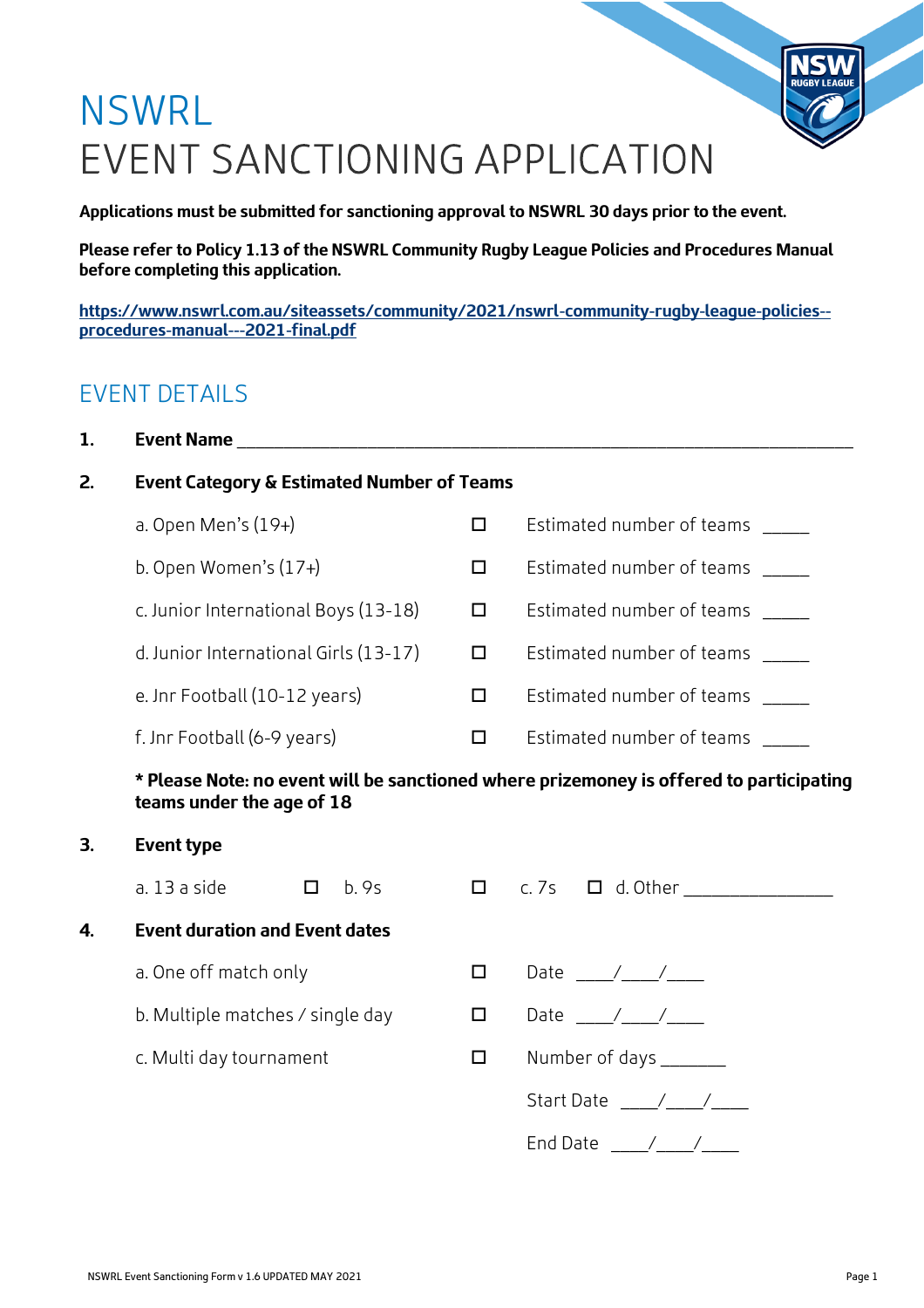

# EVENT HOST DETAILS

| 5.                                                                                                                                                                              |                                                                                        |  |  |
|---------------------------------------------------------------------------------------------------------------------------------------------------------------------------------|----------------------------------------------------------------------------------------|--|--|
| 6.                                                                                                                                                                              | <b>Contacts for Hosting Club</b>                                                       |  |  |
|                                                                                                                                                                                 |                                                                                        |  |  |
|                                                                                                                                                                                 |                                                                                        |  |  |
|                                                                                                                                                                                 |                                                                                        |  |  |
|                                                                                                                                                                                 |                                                                                        |  |  |
|                                                                                                                                                                                 |                                                                                        |  |  |
|                                                                                                                                                                                 |                                                                                        |  |  |
|                                                                                                                                                                                 |                                                                                        |  |  |
|                                                                                                                                                                                 |                                                                                        |  |  |
| 7.                                                                                                                                                                              | The Hosting Club is                                                                    |  |  |
|                                                                                                                                                                                 | a. An affiliated Junior Rugby League Club or League<br>$\Box$                          |  |  |
|                                                                                                                                                                                 | b. Other Legal Entity<br>$\Box$                                                        |  |  |
|                                                                                                                                                                                 | For <b>B</b> only, please attach a current Certificate of Registration / Incorporation |  |  |
|                                                                                                                                                                                 | Copy attached $\Box$                                                                   |  |  |
| The Hosting Club must have a valid Certificate of Currency providing a minimum<br>8.<br>\$20 million Public Liability insurance appropriate to the Event that it is conducting. |                                                                                        |  |  |
|                                                                                                                                                                                 | Yes $\square$<br>No <sub>1</sub>                                                       |  |  |
|                                                                                                                                                                                 | Please attach a copy of your Certificate of Currency.                                  |  |  |
|                                                                                                                                                                                 | Copy attached $\Box$                                                                   |  |  |

*Note: If the Hosting Club is an affiliated New South Wales Rugby League Club or League insured under the NSW CRLA Insurance Plan, Public Liability insurance is included in your cover.*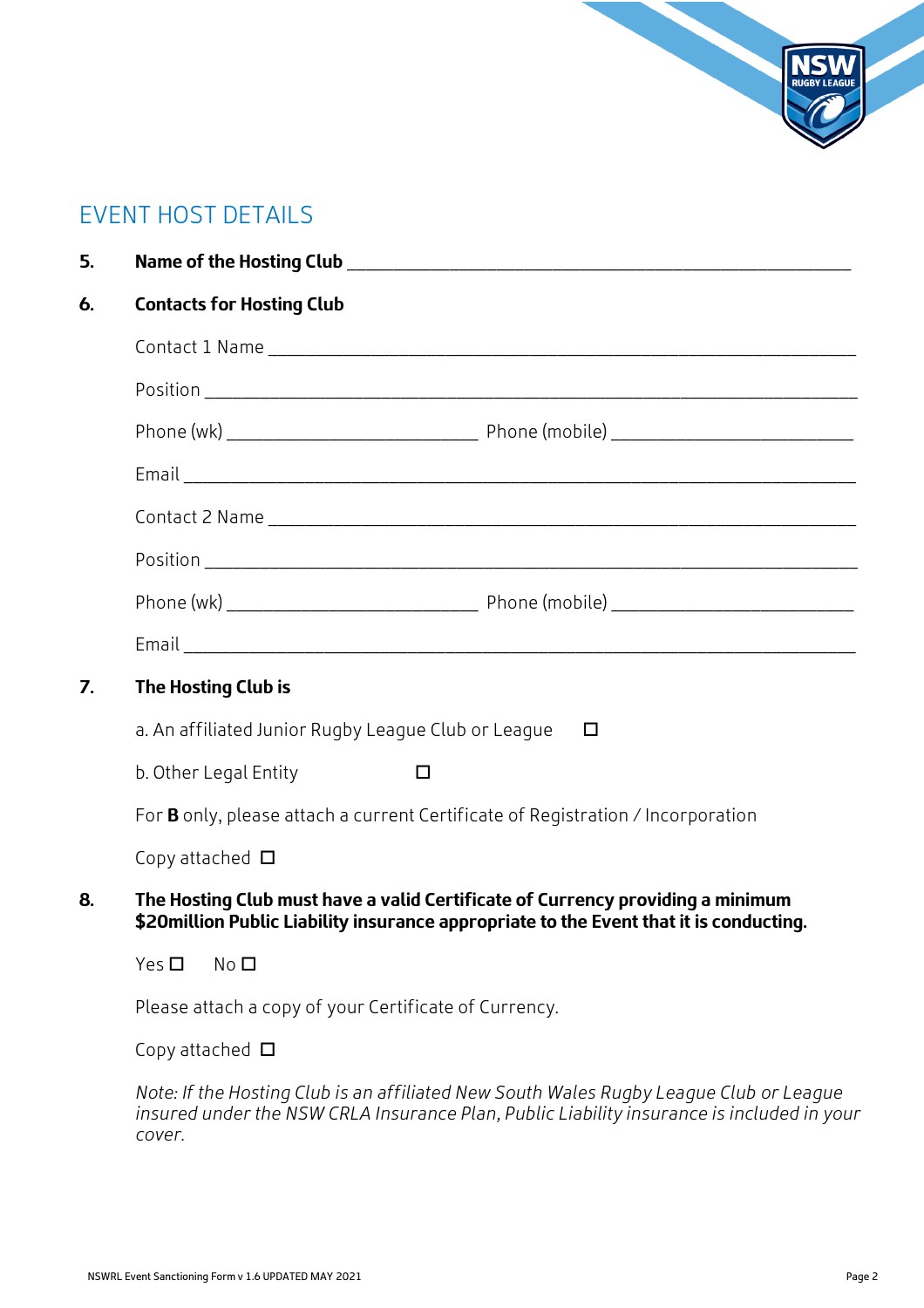

# PRIMARY VENUE

| 9. | <b>Primary Venue</b>       |
|----|----------------------------|
|    | Field / Oval Name          |
|    | <b>Street Address</b>      |
|    |                            |
|    | <b>Additional Venue(s)</b> |
|    | Field / Oval Name          |
|    | Street Address             |
|    |                            |

If there are further additional venues, please list these separately as an attachment.

#### **10. The venue(s) will be safe and suitable for the event being conducted** Yes  $\square$  No  $\square$ **Including:**

- a. Adequately prepared playing area, including line markings and field dressing (goal post pads, corner posts etc)
- b. A playing enclosure clearly fenced or roped off with a perimeter not less than 5 metres (where applicable)
- c. A playing surface clear of obstacles and safe for matches and training
- d. Adequate facilities including change rooms, showers and toilet facilities to cater for participating teams, officials and spectators
- e. Emergency vehicle access for Ambulance
- f. Lighting standards adequate for conducting night matches (if applicable)

# MEDICAL AND SAFETY REQUIREMENTS

#### **11. The Hosting Club will ensure all medical and safety requirements** Yes  $\Box$  No  $\Box$ **will be met including:**

- a. Coaches have a qualification relevant to the team that they are coaching in the event
- b. Qualified and accredited Sports Trainers in attendance (as per the NRL On Field Policy)
- c. Onsite provision of first aid room, tent or similar
- d. Provision of a stocked First Aid Kit
- e. Ice for injuries is on hand
- f. Stretcher is available for use by trained personnel
- g. Emergency contact list is available
- h. Telephone for use in emergency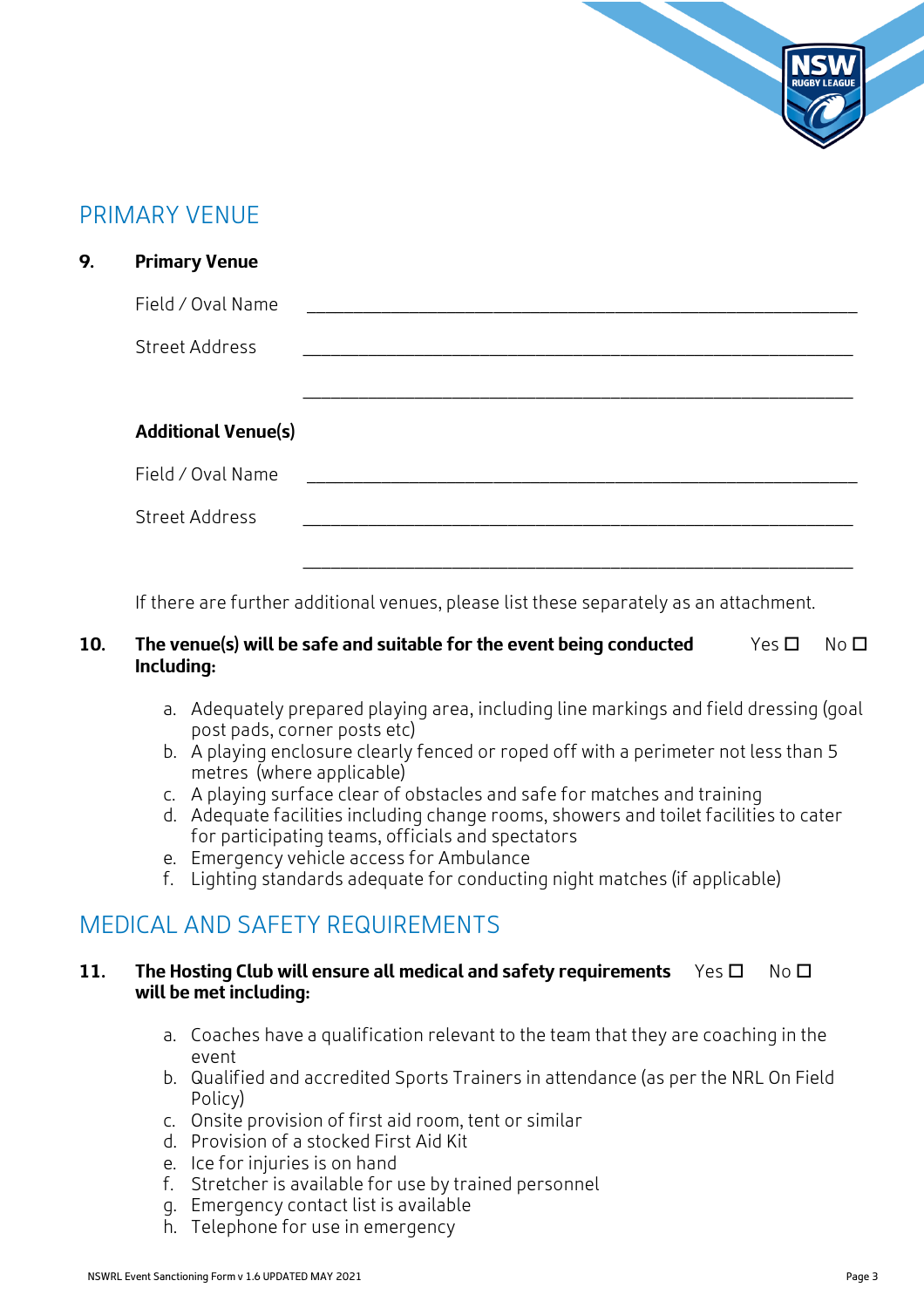

### **12. Each team is supplying Accredited Sports Trainer personnel** Yes  $\Box$  No  $\Box$

**13. The organisation providing additional medical support is:**

# Organisation Name Contact Name was also as a set of the set of the set of the set of the set of the set of the set of the set of Position \_\_\_\_\_\_\_\_\_\_\_\_\_\_\_\_\_\_\_\_\_\_\_\_\_\_\_\_\_\_\_\_\_\_\_\_\_\_\_\_\_\_\_\_\_\_\_\_\_\_\_\_\_\_\_\_\_\_\_\_\_\_\_\_\_\_\_\_\_\_ Phone (wk) Thone (mobile)  $\blacksquare$ Email \_\_\_\_\_\_\_\_\_\_\_\_\_\_\_\_\_\_\_\_\_\_\_\_\_\_\_\_\_\_\_\_\_\_\_\_\_\_\_\_\_\_\_\_\_\_\_\_\_\_\_\_\_\_\_\_\_\_\_\_\_\_\_\_\_\_\_\_\_\_\_\_ **14. The local Ambulance Service has been advised of the event dates and venues:**  $Yes \nabla$  No  $\nabla$ The name and the location of this service is listed below: Name \_\_\_\_\_\_\_\_\_\_\_\_\_\_\_\_\_\_\_\_\_\_\_\_\_\_\_\_\_\_\_\_\_\_\_\_\_\_\_\_\_\_\_\_\_\_\_\_\_\_\_\_\_\_\_\_\_\_\_\_\_\_\_\_\_\_\_\_\_\_\_  $Location$

# TOURNAMENT RULES

#### **15. The Hosting Club will ensure that the following requirements are adhered to:**

- a. Laws of the game \*
- b. Compliance with all NSWRL and relevant Policies & Procedures
- c. Registration of teams and participants
- d. Rules (including draw, points, ladders, forfeits, postponed / abandoned matches, dispute resolution etc) with copy provided to governing League
- e. Judicial procedures included in the rules
- f. No prize money will be offered for competitions involving teams under the age of 18
- g. The use of the NSWRL logo is not to be used in the promotion / or otherwise, of the event without the express approval of the NSWRL
- \* *Please provide a copy of any proposed amendments to the Laws of the Game or the under which the games will be played.*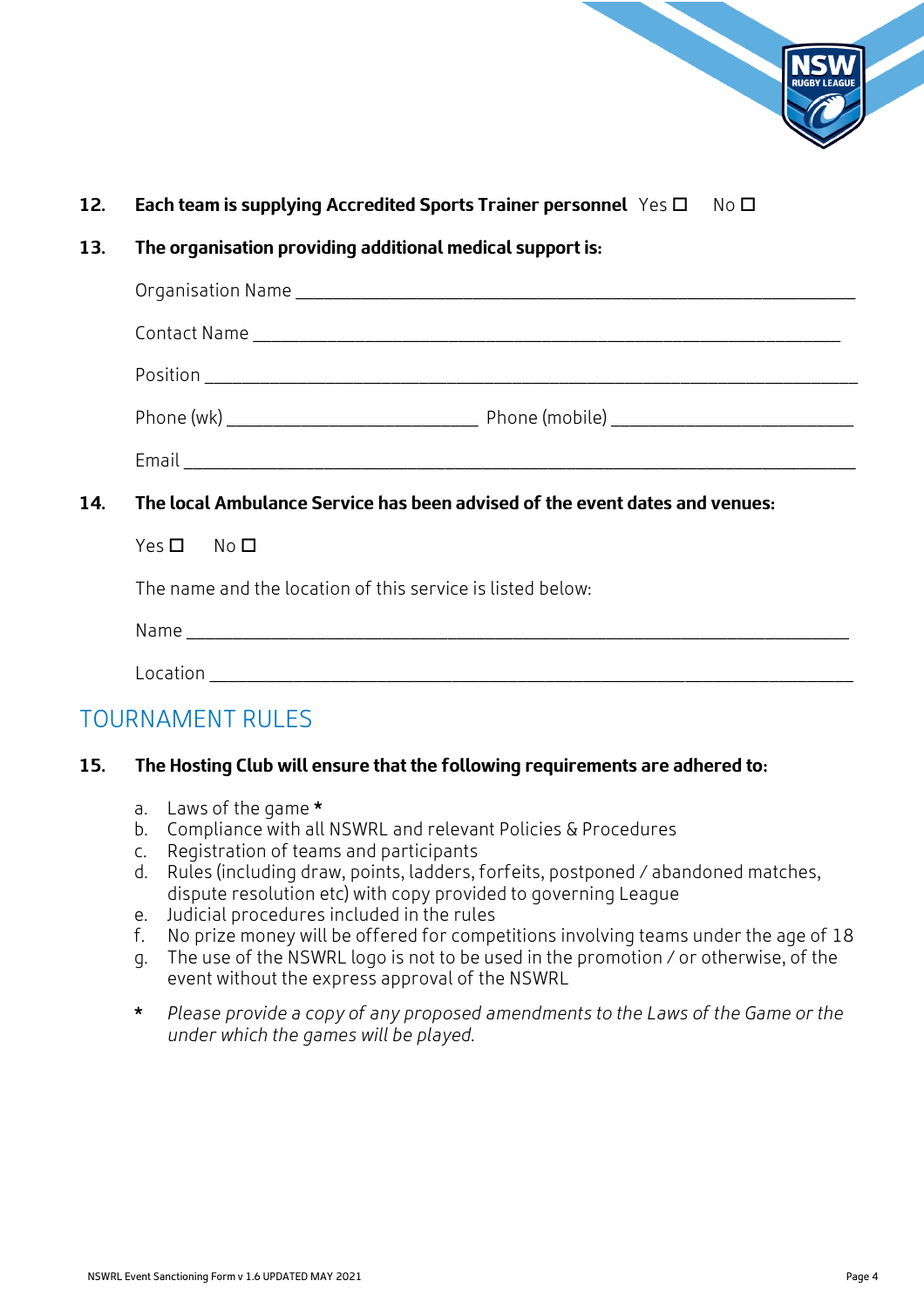

# JUDICIAL PROCEDURES

#### **16. All matches must have appropriate judiciary procedures in place for dealing with the following disciplinary matters** (Model Judicial Processes are available from NSWRL):

- a. When a player is sent from the field
- b. When a player is cited for illegal or foul play
- c. When there is a breach of the NRL National Code of Conduct rules

## TEAM NOMINATION

#### **17. All participating teams shall complete and submit a Team Nomination Form prior to participating in the event including the following information:**

- a. Team name
- b. Participant details (first name, surname, date of birth, registered Junior Rugby League player in the same calendar year as the Event (yes  $/$  no))  $*$
- c. Coach (first name, surname and date of birth)
- d. Sports Trainer (first name, surname, date of birth and level of accreditation)
- e. District / League / State where competing team originates from
- *\* Any players who are not registered with a NSW Rugby League Affiliated Club (or an affiliated State League) must be properly insured before participating in this event. Please contact the NSWRL Community Football for insurance cover for nonregistered or uninsured players.*

A NSWRL Team Nomination Form Template is attached to this application as Appendix 1.

**18. If any of the participating teams are not from a NSWRL Affiliation Competition, a copy of an approved NRL Application to Travel / Tour must be provided to the NSWRL Community Football Unit prior to the team's participation in this event.** 

**Any team that is competing from a non NSWRL Affiliated area (QRL / Affiliated State / International) has written confirmation from their respective insurance advisors their respective Public Liability, Professional Indemnity and Sports Injury / Personal Accident insurance responds to claims arising from their participation in this sanctioned event.** 

#### **19. A NSWRL Sanctioned Event Team Nomination Form is required to be submitted to the NSWRL Community Football Unit on the Wednesday prior to the event date.**

A NSWRL Sanctioned Event Team Nomination Form is attached to this application as Appendix 2.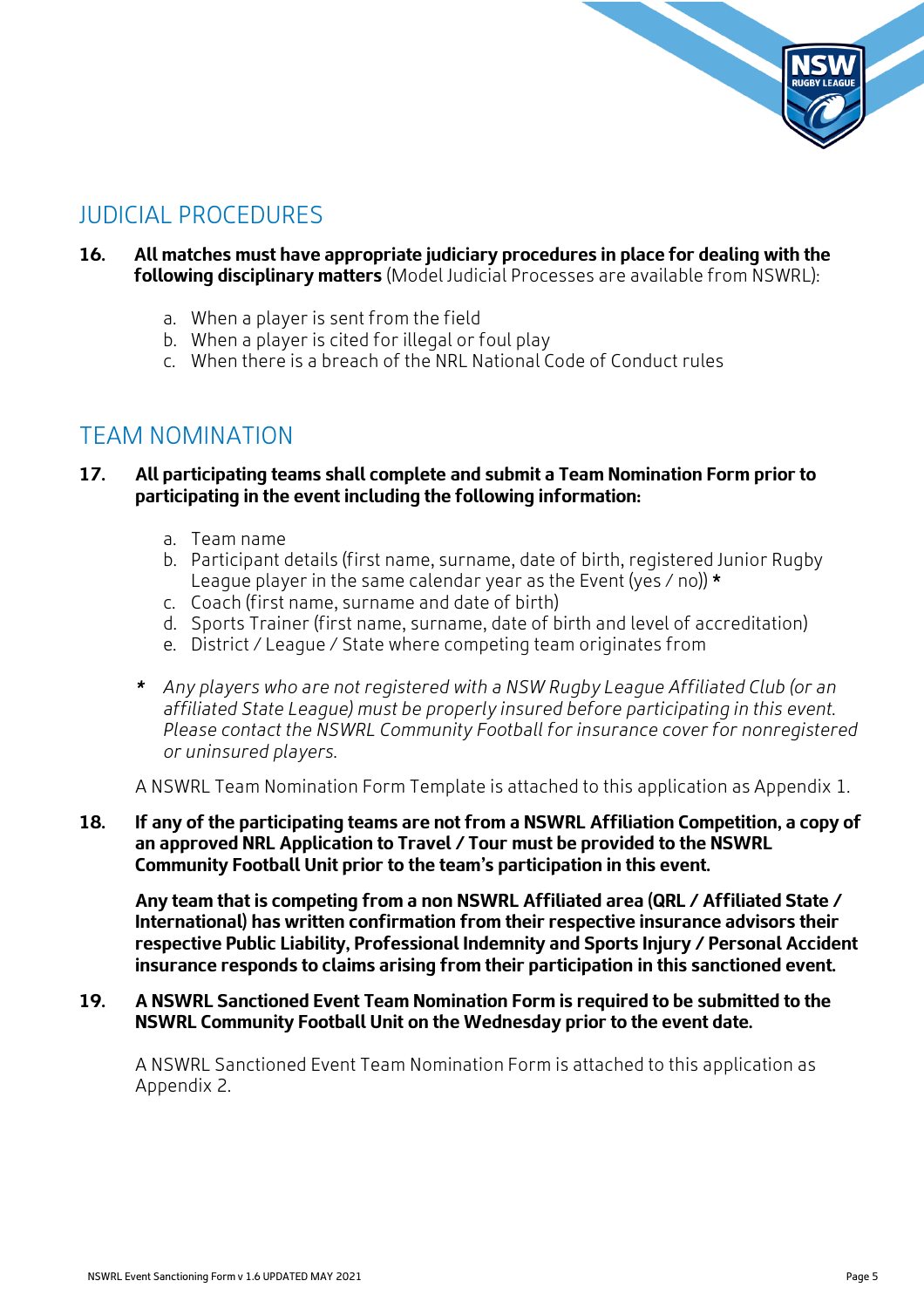

### **REFEREES**

**18. All Referees used throughout the event will be suitably qualified for the age and standard of the matches that they are appointed to:** 

 $Yes \Box$  No  $\Box$ 

#### **19. Referees will be appointed by the following Referees Association**

# HOSTING CLUB SIGN OFF

**The person listed below is the authorised signatory of the Hosting Club and warrants that all details within this application are true and correct.**

Position \_\_\_\_\_\_\_\_\_\_\_\_\_\_\_\_\_\_\_\_\_\_\_\_\_\_\_\_\_\_\_\_\_

Date \_\_\_\_\_\_\_\_\_\_\_\_\_\_\_\_\_\_\_\_\_\_\_\_\_\_\_\_\_\_\_\_\_\_\_\_

Signature \_\_\_\_\_\_\_\_\_\_\_\_\_\_\_\_\_\_\_\_\_\_\_\_\_\_\_\_\_\_\_\_

# LEAGUE / DISTRICT APPROVAL

**The League / District confirms that the Hosting Club is affiliated to has approved the event with details as listed in this application.** 

| League / District_ |           |
|--------------------|-----------|
| Name               |           |
| Date               | Signature |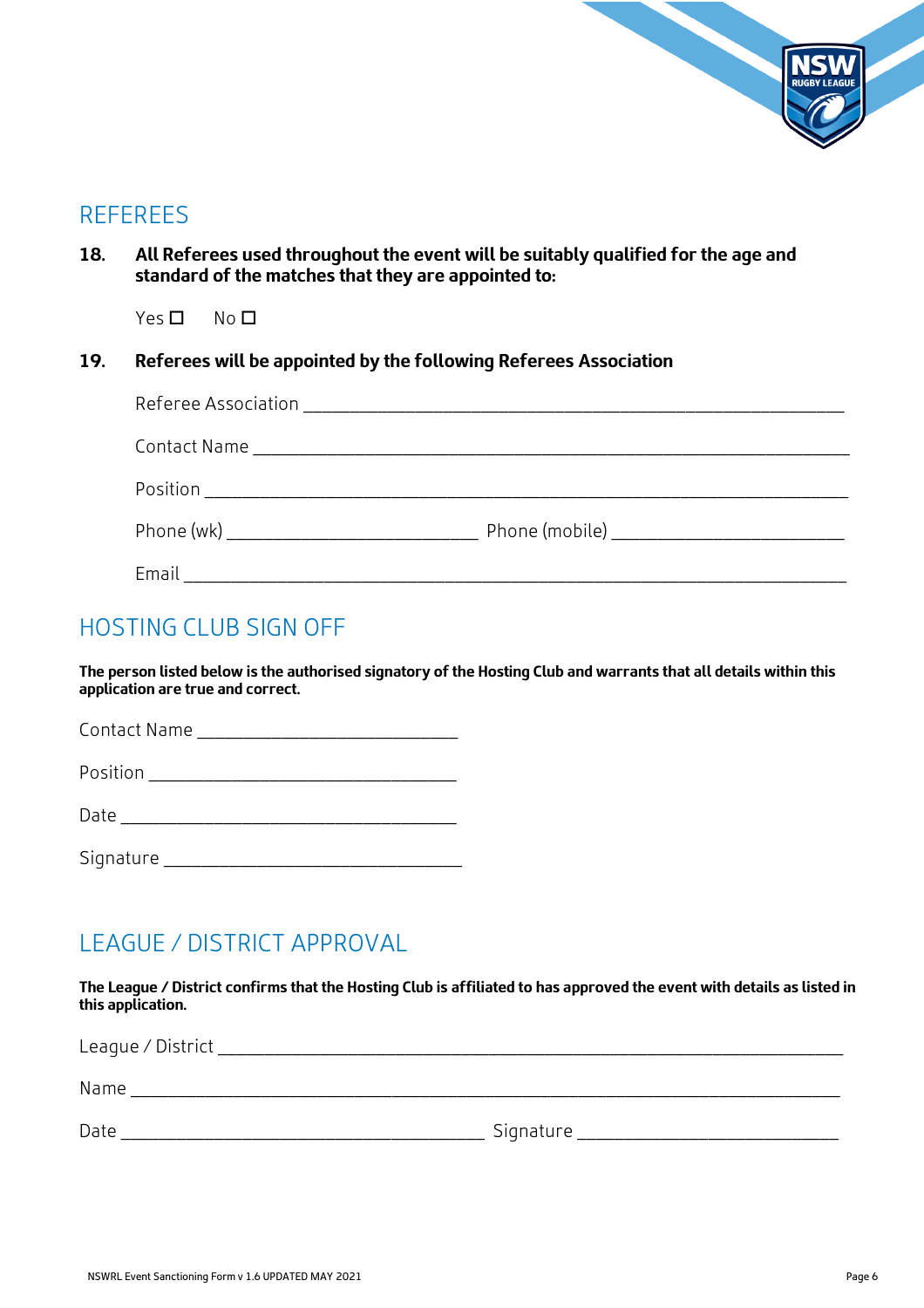

## NSWRL APPROVAL

**For intra district events NSWRL approval is not required. Sanctioning approval is provided on the basis of the information provided within this application being true and correct, special event insurance has been arranged and all events, tournaments and matches will be conducted in accordance with the regulations of the NSWRL and the Policies of the NSWRL and the NRL.**

Name \_\_\_\_\_\_\_\_\_\_\_\_\_\_\_\_\_\_\_\_\_\_\_\_\_\_\_\_\_\_\_\_\_\_\_\_\_\_\_\_\_\_\_\_\_\_\_\_\_\_\_\_\_\_\_\_\_\_\_\_\_\_\_\_\_\_\_\_\_\_\_\_\_\_\_\_

Date \_\_\_\_\_\_\_\_\_\_\_\_\_\_\_\_\_\_\_\_\_\_\_\_\_\_\_\_\_\_\_\_\_\_\_\_\_\_\_ Signature \_\_\_\_\_\_\_\_\_\_\_\_\_\_\_\_\_\_\_\_\_\_\_\_\_\_\_\_

# APPLICATION LODGEMENT

**The Hosting Club is to forward the completed Event Sanctioning Application Form together with all relevant attachments to your District Administrator for approval. They will then submit the District Approved Application to NSWRL at the following address:**

NSWRL Football Department PO Box 584, Sydney Markets NSW 2129 E: [communityrl@nswrl.com.au](mailto:communityrl@nswrl.com.au)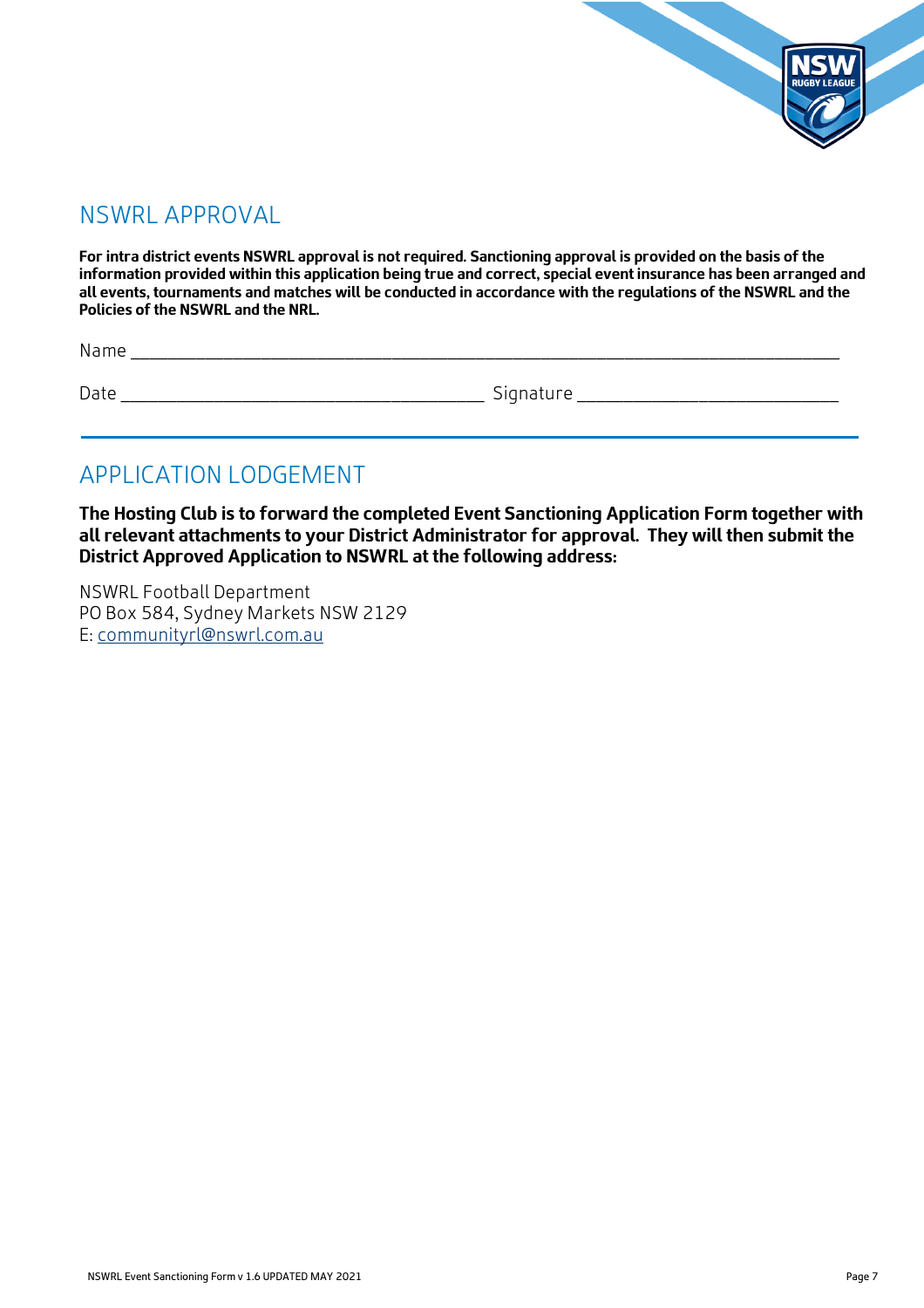

# NSWRL<br>SANCTIONED EVENT TEAM SHEET

| <b>HOSTING CLUB:</b>    |                                                                          |  |                      |             |              |  |
|-------------------------|--------------------------------------------------------------------------|--|----------------------|-------------|--------------|--|
| <b>TEAM NAME:</b>       |                                                                          |  |                      |             |              |  |
|                         | <b>DISTRICT / GROUP / LEAGUE:</b><br><b>STATE / COUNTRY:</b>             |  |                      |             |              |  |
| <b>NO</b>               | <b>NAME</b>                                                              |  | <b>DATE OF BIRTH</b> | <b>CLUB</b> | <b>NRLID</b> |  |
| $\mathbf 1$             |                                                                          |  |                      |             |              |  |
| $\overline{2}$          |                                                                          |  |                      |             |              |  |
| $\mathsf 3$             |                                                                          |  |                      |             |              |  |
| $\overline{\mathbf{4}}$ |                                                                          |  |                      |             |              |  |
| 5                       |                                                                          |  |                      |             |              |  |
| $\pmb{6}$               |                                                                          |  |                      |             |              |  |
| $\overline{7}$          |                                                                          |  |                      |             |              |  |
| $\bf 8$                 |                                                                          |  |                      |             |              |  |
| 9                       |                                                                          |  |                      |             |              |  |
| 10                      |                                                                          |  |                      |             |              |  |
| 11                      |                                                                          |  |                      |             |              |  |
| 12                      |                                                                          |  |                      |             |              |  |
| 13                      |                                                                          |  |                      |             |              |  |
| 14                      |                                                                          |  |                      |             |              |  |
| 15                      |                                                                          |  |                      |             |              |  |
| 16                      |                                                                          |  |                      |             |              |  |
| 17                      |                                                                          |  |                      |             |              |  |
| $18\,$                  |                                                                          |  |                      |             |              |  |
| 19                      |                                                                          |  |                      |             |              |  |
| 20                      |                                                                          |  |                      |             |              |  |
| 21                      |                                                                          |  |                      |             |              |  |
| $\overline{22}$         |                                                                          |  |                      |             |              |  |
| 23                      |                                                                          |  |                      |             |              |  |
| 24                      |                                                                          |  |                      |             |              |  |
| 25                      |                                                                          |  |                      |             |              |  |
| $\overline{\mathbf{H}}$ | $ACCDF$ $TATO$<br><b>ALABAC</b><br><b>AIDLID</b><br>$\sim$ $\sim$ $\sim$ |  |                      |             |              |  |

| <b>NO</b>             | <b>NAME</b> | <b>D.O.B.</b> | <b>ACCREDITATION</b> | <b>NRL ID</b> |
|-----------------------|-------------|---------------|----------------------|---------------|
| <b>COACH</b>          |             |               |                      |               |
| <b>MANAGER</b>        |             |               |                      |               |
| <b>SPORTS TRAINER</b> |             |               |                      |               |
| <b>SPORTS TRAINER</b> |             |               |                      |               |